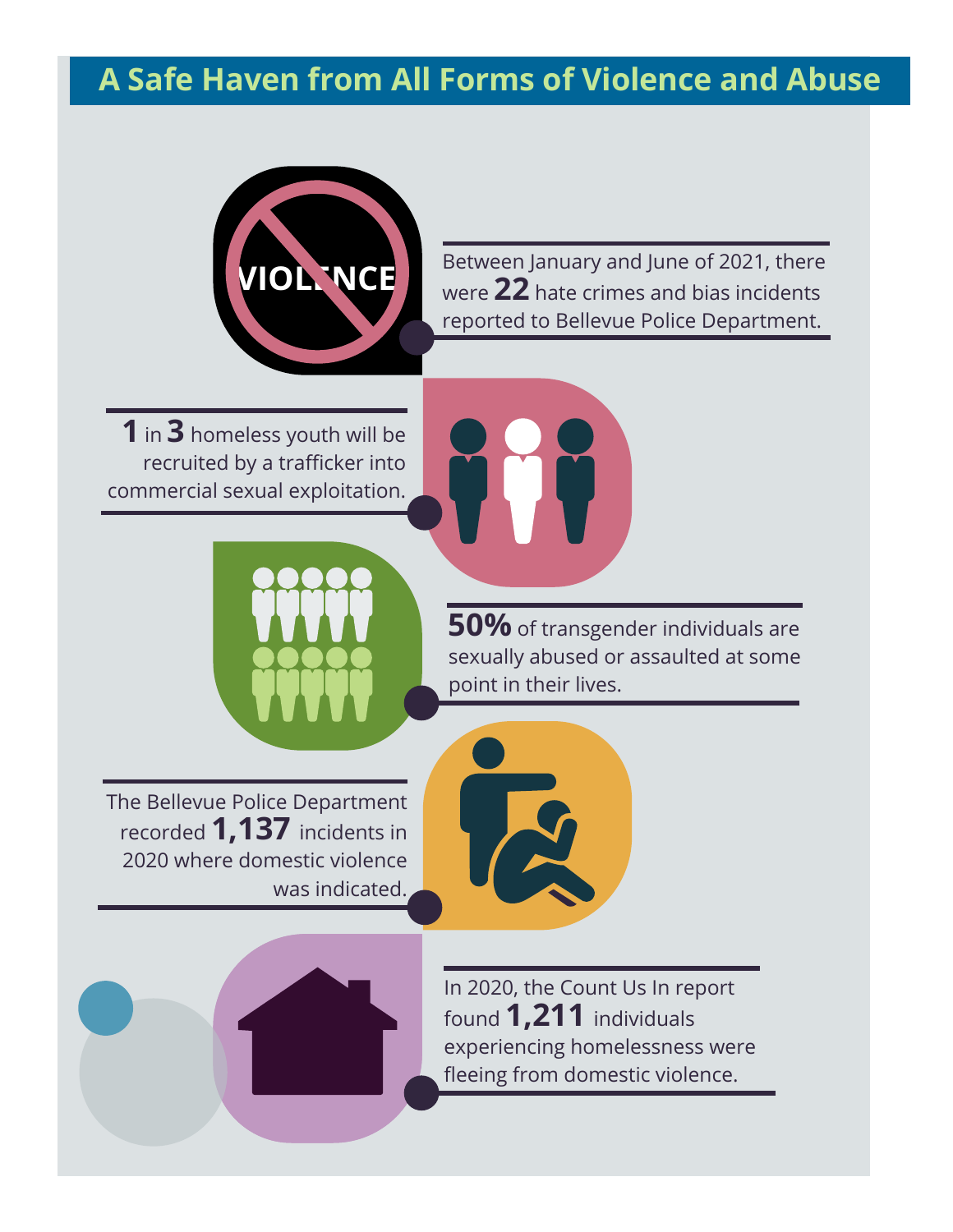# <span id="page-1-0"></span>Goal #3

# A Safe Haven from All Forms

## of Violence and Abuse

This chapter includes data about:

- Domestic Violence
- Sexual Assault
- Child Abuse & Neglect
- Human Trafficking

This chapter discusses these topics as they pertain to the broader community. For more information about how this goal area relates to specific populations (Older Adults, Refugees and Immigrants, People with Disabilities, School-Aged Children and Youth, and Veterans) within our community, please see their respective chapters.

In addition, we recognize that disparate outcomes based on race exist regarding prevalence of and responses to the issues covered in this chapter. As part of the City's ongoing efforts to continue growing as a culturally competent and racially equitable organization and city, we have, when possible, highlighted racial disparities throughout this report, denoted by the phrase **Racial (In)Equity Data Point.**

While gender is a spectrum that includes transgender people and those who identify as neither male nor female, the sources referenced in this chapter reported data by male and female and did not report data encompassing the entire gender spectrum.

## Key Findings

- Survivors of Domestic Violence (DV) face barriers to housing and legal services. The high cost of housing in Bellevue creates a serious challenge for survivors who want to remain in the community to maintain their jobs, stay close to support systems, and for children remain in the same school. More shelter beds and affordable permanent housing options with services are needed. Pro-bono or affordable legal representation for child custody, protection orders, immigration, and financial issues is another huge challenge. Without these services, it becomes much harder for survivors to maintain their safety, maintain or return to employment, and sustain or establish self-sufficiency.
- Child abuse occurs in approximately 70% of families experiencing domestic violence.<sup>1</sup> Holistic programs including prevention and earlier interventions are needed to break the cycle of abuse for future generations. For children and youth who have witnessed abuse, support groups and individual counseling need to be available to address the resulting trauma.
- Sexual assault continues to be a public safety issue. It is critical to support community education about sexual assault, rape, child sexual abuse, and consent workshops for youth.
- Poverty can be a correlating factor in child abuse and neglect. Parents and caregivers experiencing economic hardship have day-to-day challenges providing the basics for their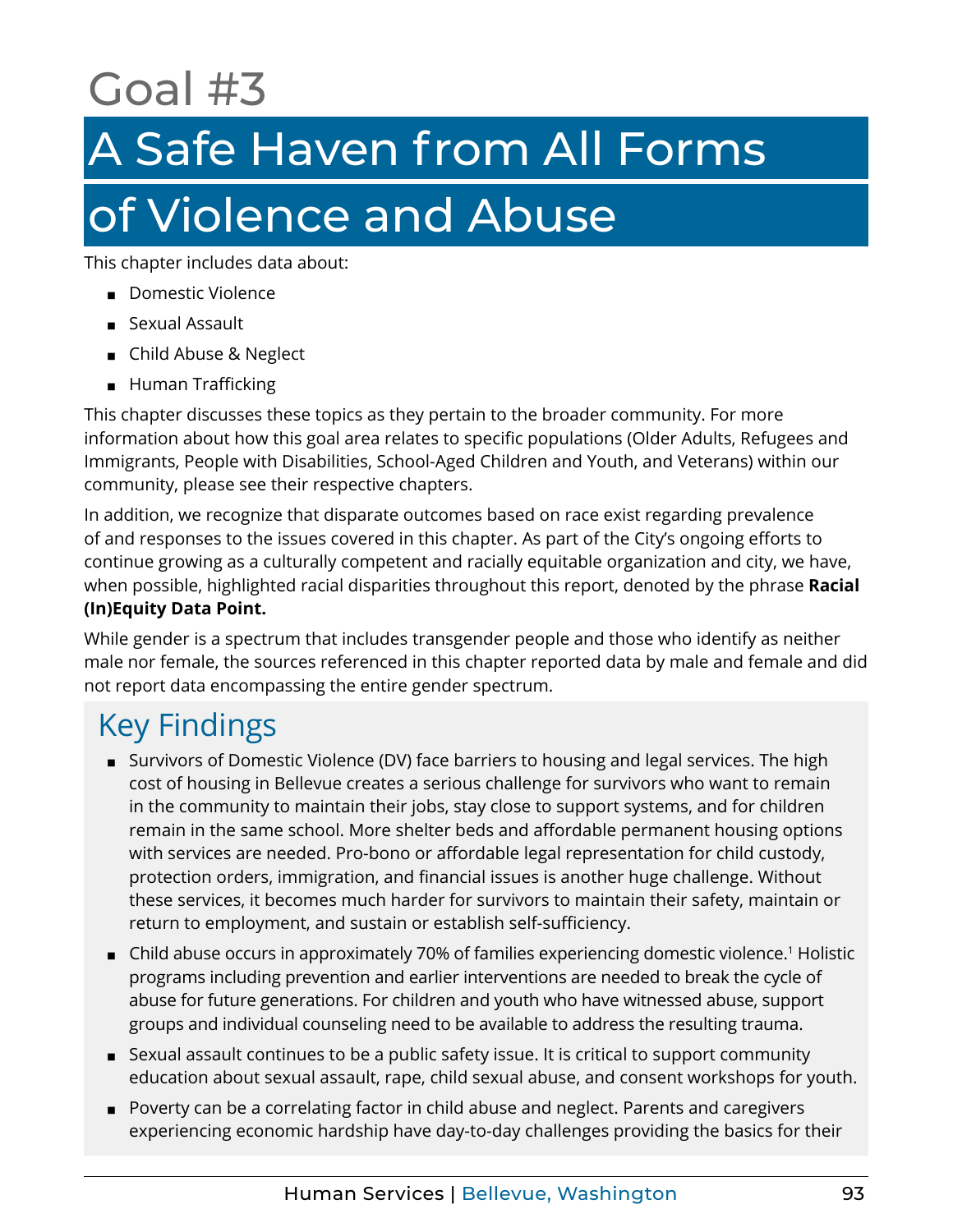<span id="page-2-0"></span>children; therefore programs offering basic needs assistance to families with children, outlets for stress, and supportive services are needed.

■ Hate Crimes and Bias Incidents are increasing issues in our community along with increased reports of racial and ethnic discrimination and other types of discrimination.

## Domestic Violence

Domestic violence (DV), specifically intimate partner violence (IPV), profoundly affects the lives of survivors as well as the entire community. DV incidents involve family or household members; traditionally the term has referred to altercations between partners and former partners, but it also includes roommates with or without a romantic relationship, and parents or children. Individuals may be of the same gender. Domestic violence includes dating violence, sexual assault, and/or stalking. Domestic violence is drastically underreported; therefore these statistics do not capture actual the number of individuals that have experienced DV but the number of individuals that reported experiencing it. In addition, COVID-19 resulted in isolation for many residents, which led to a reduction in reported domestic violence cases at the beginning of the pandemic, but an increase number of cases overall.

### **Community voice**

- Although domestic violence remains as a second-tier community problem by respondents in 2021, 27% of survey respondents rated DV as a minor or moderate community problem which is a 9% increase from [2](#page-12-0)019 (18%).<sup>2</sup>
- Despite survey results, the rise in domestic violence emerged as a constant theme during community conversations. Many participants discussed that that people have been isolated over the last year and half due to COVID-19, which has led to increased stress for many households. This stress has resulted in more reports of domestic violence.
- BGLAD is a weekly drop-in social support group for youth at Youth Eastside Services, established as a welcoming and affirming space for people exploring or seeking support for their identities. In a community conversation with BGLAD, participants reported that DV cases in the LGBTQIA+ community are often not taken seriously, and frequently there are no police records of incidents.

- $\blacksquare$  Prior to the pandemic, 1 in 4 women and nearly 1 in 10 men in the US reported having experienced intimate partner violence during their lifetime. DV has a severe impact on its victims, including adverse physical and mental health outcomes and a high risk of homicide (1 in 6 homicides are perpetrated by an intimate partner). Pandemic and disaster response literature suggest this pandemic increases risks, particularly for individuals who have already experienced DV.[3](#page-12-0)
- Data from the King County Prosecuting Attorney's Office indicates that DV homicides nearly doubled in 2020 compared to prior years; from 7 each in 2018 and 2019 to 13 in 2020 (data only available through September 2020). DV had also been linked to an additional 15 deaths in 2020. This included murder-suicides, homicides committed by convicted DV perpetrators, and officer-involved shootings of DV suspects.[4](#page-12-0)
- In Washington State, Domestic Violence offenses made up 49.7% of all Crimes Against Persons and 2.7% of all Crimes Against Property.<sup>[5](#page-12-0)</sup>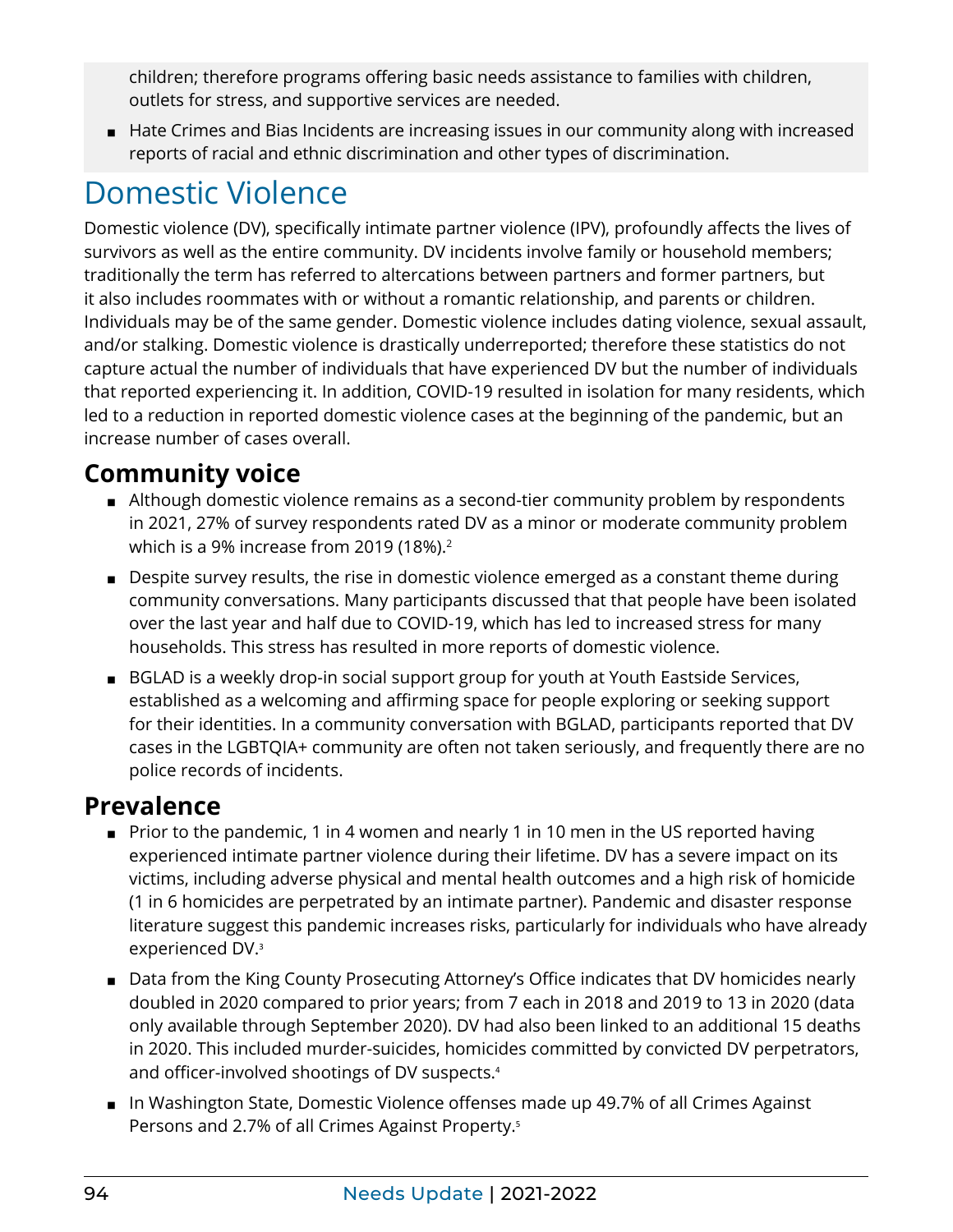<span id="page-3-0"></span>

#### **Bellevue Police Reports Indicating Domestic Violence**

Figure 1 | Source: Bellevue Police Department

- The Bellevue Police Department recorded 1,137 incidents in 2020 where domestic violence was indicated. As Figure 1 shows, the number of reports of domestic violence to the Bellevue Police Department has remained relatively steady since the large drop in 2013. From 2014 to 2020 the City averaged 1,113 domestic violence reports per year. Note: The data collected reflects reports where domestic violence was indicated - which includes all case types, not just assaults. In addition, the data does not include cases where domestic violence occurred but was not reported to the police.<sup>[6](#page-12-0)</sup>
- LifeWire is a DV agency that provides an array of services to domestic violence survivors in East King County. They reported that their Helpline calls for survivor advocacy increased 33% between 2019 and 2020: from 2054 to 2174. They stated that calls to the helpline reduced significantly the first two months of COVID-19 as survivors were trapped with abusers, and thus, may not have been able to reach out for help. During this time LifeWire advocates used a variety of means to connect with current participants when the phones went silent, being very careful to assess safety. This included email, text, and even use of "code words" that represented safe times to talk with clients. The Helpline provides safety planning and short-term advocacy, as well as a gateway to all LifeWire services.<sup>[7](#page-12-0)</sup>
- On the day of the National DV count 2020:
	- ◻ 1,206 adult and children DV survivors were in emergency shelter, transitional housing, or other housing program provided by a DV providers in Washington.
	- □ 1,100 adults and child survivors received non-residential assistance and services (counseling, legal, advocacy, and children's support groups).
	- □ 603 individuals had unmet requested services and approximately 62% of the unmet requests were for housing or emergency shelter.[8](#page-12-0)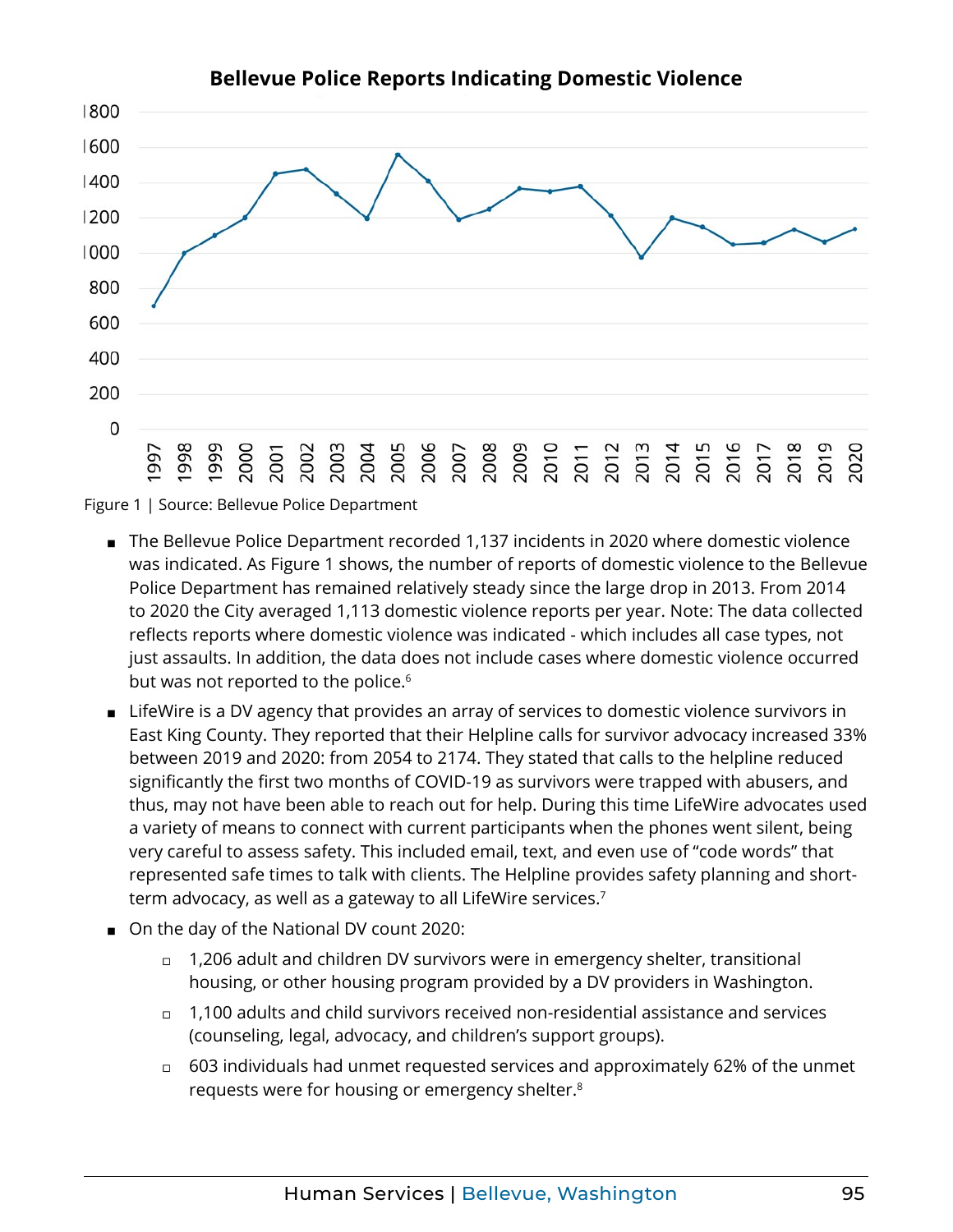- <span id="page-4-0"></span>■ LGBTQ members fall victim to domestic violence at equal or even higher rates compared to their heterosexual counterparts.
	- ◻ 3.8% of [lesbian](https://www.cdc.gov/violenceprevention/pdf/cdc_nisvs_ipv_report_2013_v17_single_a.pdf) [women](https://www.cdc.gov/violenceprevention/pdf/cdc_nisvs_ipv_report_2013_v17_single_a.pdf) and 61.1% of [bisexual](https://www.cdc.gov/violenceprevention/pdf/cdc_nisvs_ipv_report_2013_v17_single_a.pdf) [women](https://www.cdc.gov/violenceprevention/pdf/cdc_nisvs_ipv_report_2013_v17_single_a.pdf) have experienced rape, physical violence, and/or stalking by an intimate partner at some point in their lifetime, as opposed to 35% of heterosexual women.
	- ◻ 26% of gay [men](https://www.cdc.gov/violenceprevention/pdf/cdc_nisvs_ipv_report_2013_v17_single_a.pdf) and 37.3% of [bisexual](https://www.cdc.gov/violenceprevention/pdf/cdc_nisvs_ipv_report_2013_v17_single_a.pdf) [men](https://www.cdc.gov/violenceprevention/pdf/cdc_nisvs_ipv_report_2013_v17_single_a.pdf) have experienced rape, physical violence, and/or stalking by an intimate partner in their lifetime, in comparison to 29% of heterosexual men.
	- □ Only 26% of men in a [male](https://avp.org/wp-content/uploads/2017/04/ncavp_2012_ipvreport.final_.pdf) [same](https://avp.org/wp-content/uploads/2017/04/ncavp_2012_ipvreport.final_.pdf) [sex](https://avp.org/wp-content/uploads/2017/04/ncavp_2012_ipvreport.final_.pdf) [relationship](https://avp.org/wp-content/uploads/2017/04/ncavp_2012_ipvreport.final_.pdf) called the police for assistance after experiencing near-lethal violence.[9](#page-12-0)
	- ◻ 31% to 50% of transgender people have experienced domestic violence, compared to the general population at 28 to 33 percent.<sup>[10](#page-12-0)</sup>
- **Racial (In)Equity Data Point:** Black and Indigenous people of color (BIPOC) individuals are disproportionally impacted by DV. Black women experience DV at a rate 35% higher than White women. They are also more likely to be killed by their intimate partner. Between 21% and 55% of Asian and Pacific Islander women have experienced DV. More than 1 in 3 Native and Indigenous women will experience DV in their lifetime. Hispanic and Latina women experience DV at rates similar to White women, but Latina immigrants are more likely to experience DV after moving to the U.S.<sup>[11](#page-12-0)</sup>
- Housing is a major concern for DV survivors and their families. In 2020, the Count Us In report (formerly One Night Count) found 1,211 individuals experiencing homelessness were fleeing from domestic violence. This is about 10% of the total homeless population and an increase of about 700 individuals since last year. About 69% of domestic violence victims are unsheltered and 15% have children with them. [12](#page-12-0)
- LifeWire states that the needs of DV survivors continually outweigh capacity and that demand for services has increased during the pandemic. The organization served more survivors last year with shelter and housing solutions than in any year prior, yet they are still having to turn away one survivor household for every one served. They also reported about a three-week wait to respond to non-urgent/non-lethal requests for advocacy services, and they still have waiting lists for mental health and legal advocacy services.

### **Service Trends**

- The Bellevue Police Department (BPD) works closely with and relies heavily on LifeWire's services. In all cases of domestic violence involving police, an advocate works with the individual identified as the victim, explaining the complicated justice system, providing them with information on No Contact and Protection Orders, and planning for safety. The advocate accompanies the victim to court, works closely with the city attorney's office, and is in weekly contact with the prosecutor's office. In 2019, the BPD Domestic Violence Victim Advocate worked with 282 misdemeanor cases with an average caseload of 23.5 cases per month. The average case load in 2020 was 19.75 per month with a total of 237 misdemeanor cases. The City's victim advocate reported that fewer misdemeanor cases were filed in 2020 due to COVID-19, particularly during the spring and summer months. Between January and August of 2021, 161 cases have been filed, averaging 20 cases per month.<sup>[13](#page-12-0)</sup>
- BPD DV Victim Advocate reported that the biggest challenges for individuals experiencing domestic violence are lack of shelter, affordable housing, access to free/reduced fee legal services, and financial resources.<sup>[14](#page-12-0)</sup>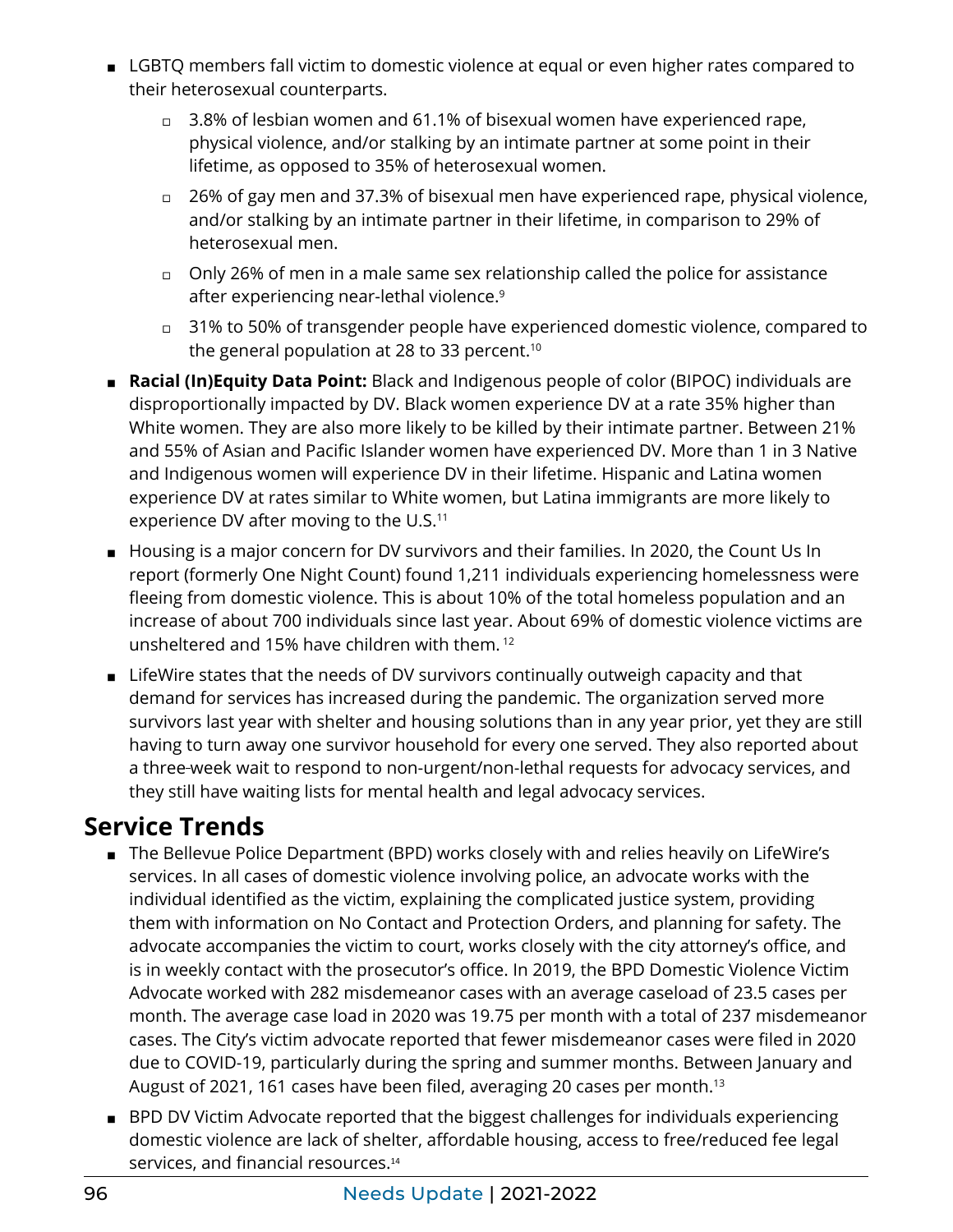<span id="page-5-0"></span>■ LifeWire reported that their primary growth has been in shelter/housing services as this continues to be the greatest unmet need for survivors. In 2020, LifeWire provided some form of shelter or housing to 386 households. By providing more housing assistance in 2020,

they were able to reduce their turn-away rate to 1:1. Much of this assistance was in the form of flexible funding to survivor households who were directly impacted by the economic downturn as a result of the COVID-19 pandemic. Economic vulnerability and homelessness directly impact a survivor's ability to escape DV and remain

"There is not enough shelter and housing for DV survivors. They often end up going back to their abuser because there is nowhere for them to stay while they wait for a shelter or housing opening at LifeWire or another DV provider."

> ~ Participant, Bellevue Diversity Advantage Network (BDAN) Community Conversation

independent after having left an abusive partner.<sup>15</sup>

- Legal assistance remains a primary need for survivors of domestic violence. LifeWire added a third Legal Advocate position in 2021, and partners with Eastside Legal Assistance Program to facilitate pro bono legal services. LifeWire's legal advocates have helped file twice as many DV protection orders (DVPO) in 2020, compared to previous years. Requests for DVPOs increased dramatically during the pandemic as survivors were forced to spend more time at home with abusive partners and lost many of their opportunities for independence, escape and support. Yet, the agency still has a waiting list and it typically takes about three months to meet with a legal advocate, except in cases of serious emergency[.16](#page-12-0) In 2020, 209 survivors accessed legal advocacy services for issues ranging from DV protection orders to marriage dissolution and parenting plans.<sup>[17](#page-12-0)</sup>
- Mental health counseling is included in the full range of services needed for survivors. Providers report that many survivors are experiencing Post Traumatic Stress Disorder (PTSD) and suicidal ideation as a result of their abuse. There is still typically a waiting list to access services. 158 survivors and youth utilized LifeWire's mental health services in 2020.<sup>18</sup>

### Sexual Abuse

Sexual abuse is unwanted sexual activity, including taking advantage of victims not able to give consent, making threats and/or with the perpetrators using force. Most victims and perpetrators know each other. Long-term symptoms include anxiety, fear, or post-traumatic stress disorder.<sup>[19](#page-12-0)</sup> Sexual abuse occurs in all communities and among all socio-economic groups.

- In Washington State, 5,432 sexual offenses were reported in 2020.<sup>20</sup> A rape occurred every 3.7 hours and for all other forcible sex offenses, there was an occurrence every 1.7 hours.<sup>[21](#page-12-0)</sup>
- Over the past ten years (2011-2020) the Bellevue Police Department received an average of 23 reports of rape per year. On average, approximately 23% (5 out of 23) of the reports of rape per year are related to domestic violence.<sup>[22](#page-12-0)</sup>
- Adults who have been sexually assaulted or raped have a likelihood of suffering negative health consequences, including depression, suicide, and alcohol abuse. Ninety-four percent of women who are raped experience symptoms of post-traumatic stress disorder (PTSD)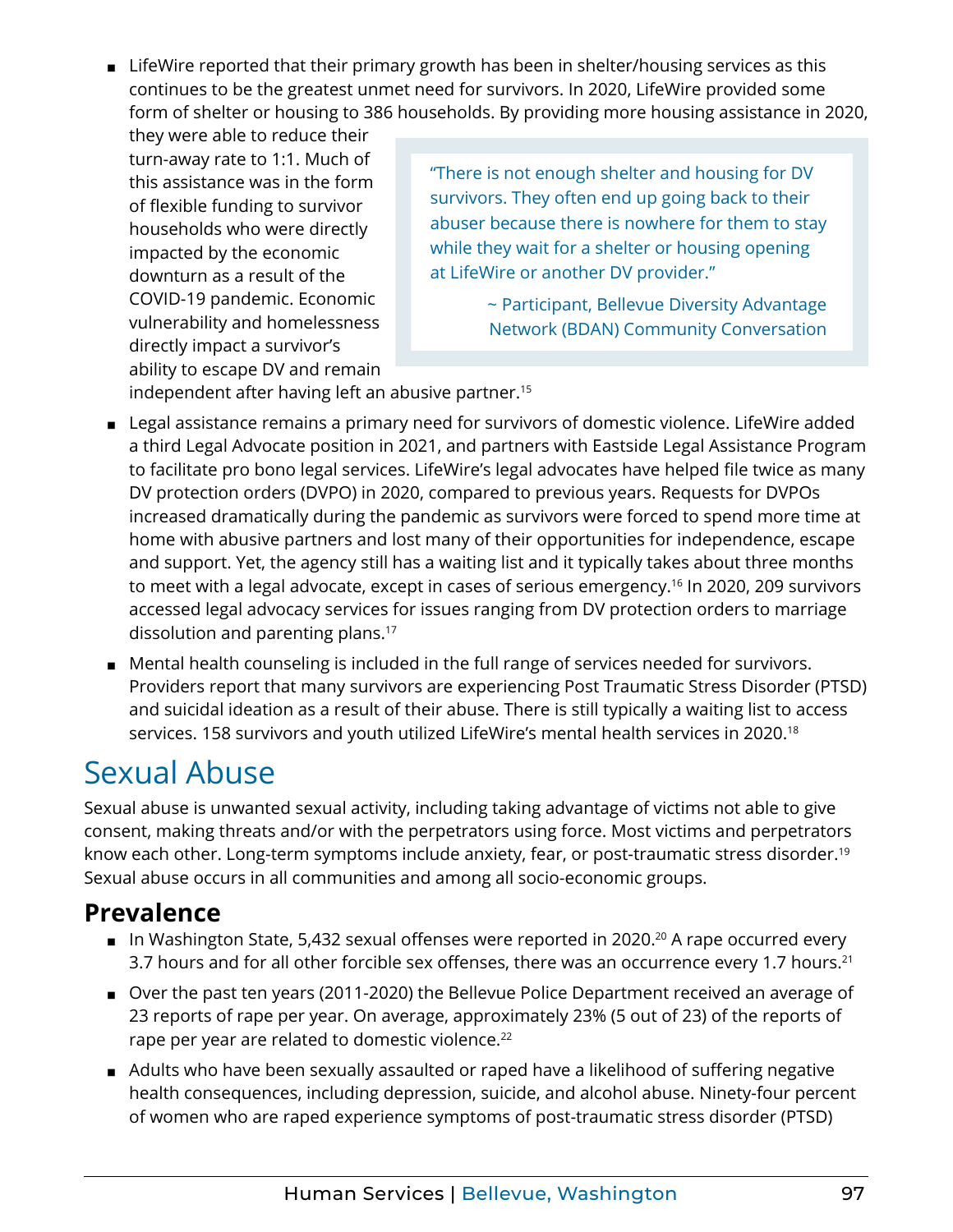<span id="page-6-0"></span>during at least the two weeks following the rape. 33% of women who are raped contemplate suicide and 13% of women who are raped attempt suicide. Approximately 70% of rape or sexual assault victims experience moderate to severe distress, a larger percentage than for any other violent crime. People who have been sexually assaulted are more likely to use drugs than the general public.<sup>23</sup>

- **Racial (In)Equity Data Point:** Indigenous Americans are twice as likely to experience a rape/sexual assault compared to all races. 41% of sexual assaults against American Indians are committed by a stranger; 34% by an acquaintance; and 25% by an intimate partner or family member.[24](#page-12-0)
- One in two transgender individuals are sexually abused or assaulted at some point in their lives. This indicates that the majority of transgender individuals are living with the aftermath of trauma and the fear of possible repeat victimization. [25](#page-12-0) Twenty-one percent of transgender, genderqueer, and/or nonconforming (TGQN) college students have been sexually assaulted, compared to 18% of non-TGQN females and 4% of non-TGQN males. [26](#page-12-0)

#### **Service trends**

- King County Sexual Assault Resource Center (KCSARC) provides services to children, youth, and adult victims of sexual violence and their families. These services include legal advocacy, helping the victims navigate the criminal justice system, connections to needed services, and building the skills to support their loved ones who have been victimized. In 2020, KCSARC reported that 4,560 King County individuals and their families accessed direct services for a total of 18,565 legal and general advocacy services. This included 219 Bellevue residents who received 1,138 legal and general advocacy services.<sup>27</sup> Twenty-three percent of KCSARC's client services were provided to East King County residents.[28](#page-13-0)
- Harborview Sexual Assault and Traumatic Stress Services (HSATS), provides a full range of services, including crisis response, advocacy, counseling for child and youth victims of sexual assault and assistance for parents/caretakers.<sup>[29](#page-13-0)</sup> In 2020, they provided 112 hours of counseling to [30](#page-13-0) Bellevue residents. They have locations located in both Bellevue and Redmond. 30

## Child Abuse & Neglect

Child abuse is the physical, psychological, sexual mistreatment of children, and/or neglect of children by their parents or guardians. Neglect is the most common form of child abuse, but rates are hard to establish because neglect is often unreported.

### **Prevalence**

■ Nationally during Federal Fiscal Year (FFY) 2019, CPS agencies received an estimated 4.4 million referrals involving the alleged maltreatment of approximately 7.9 million children. More than half (54.5%) of referrals were screened in for investigation or assessment by CPS agencies in the 45 States that reported statistics. Approximately one-fifth (16.7%) of the children investigated were found to be victims of abuse or neglect — a rate of 8.9 per 1,000 children in the population.<sup>31</sup> Note: Being screened out does not necessarily mean that abuse did not occur. When a report is "screened out," no action is taken, or the report is transferred to a more appropriate agency. Usually, a report is "screened out" when there's not enough information on which to base an investigation, CPS or police judge the information to be inaccurate or false, or the information in the report doesn't meet definitions for child abuse or neglect used by the protective authorities. [32](#page-13-0)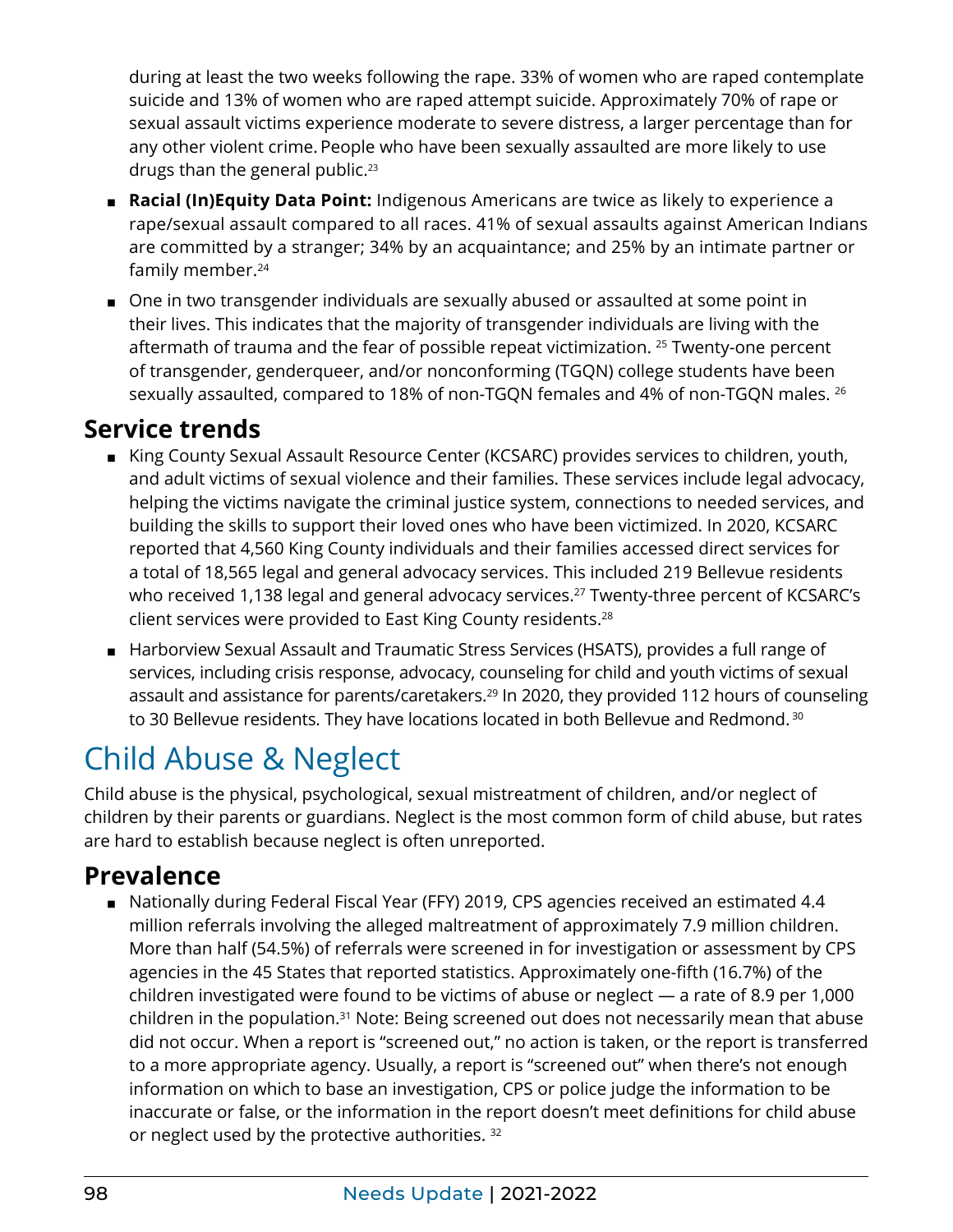- <span id="page-7-0"></span>■ In King County, Child Protective Services (CPS), a state agency, responds to reports of suspected abuse involving children. In 2016, a total of [8,238 households in King County](https://goo.gl/36BJrW) were investigated. This has declined from a high of [9,756 in 2007](https://goo.gl/36BJrW for counts). In 2015, about 30 out of every 1,000 households in King County were investigated or assessed by CPS.
- **Racial (In)Equity Data Point:** Households of the following racial and ethnic groups were [most likely to be investigated or assessed by CPS in 2015,](https://goo.gl/miFpEo for rates) American Indian/Alaska Native (145 per 1,000 households), Native Hawaiian/Pacific Islander (80 per 1,000) and Black/ African American (77 per 1,000). Looking across all demographics, Asian households were much less likely to be investigated or assessed, with only 11 investigations or assessments per 1,000 households.[33](#page-13-0) There are a variety of factors that may contribute to racial and ethnic disproportionality and disparity in the child welfare system; including but not limited to structural racism (e.g., historical policies and cultural dynamics); disproportionate and disparate needs of children of diverse racial and ethnic backgrounds, particularly due to higher rates of poverty, which is also fueled by systemic racism; racial bias and discrimination exhibited by individuals (e.g., caseworkers, mandated reporters), child welfare system factors (e.g., lack of resources for families of diverse racial and ethnic backgrounds, caseworker characteristics).[34](#page-13-0)
- $\blacksquare$  1 in 15 [children](https://www.lifewire.org/get-informed/helping-loved-ones/kids/) are exposed to intimate partner violence each year.<sup>35</sup>
- By age 12, 83% of homeless children have been exposed to at least one serious violent event, and nearly 25% have witnessed acts of violence within their families[.36](#page-13-0)
- A majority of child sexual assault victims are ages 12-17. 34% of child victims of sexual assault and rape are under age 12, and 66% of child victims of sexual assault and rape are age 12-17.[37](#page-13-0)
- Adults abused as children, who receive no treatment, may experience psychological distress many years after the abuse. These traumatic childhood experiences, which are examples of Adverse Childhood Experiences (ACES), become significant risk factors for serious challenges later in life (substance abuse, depression, suicide, parenting problems). Without intervention or help for the child, typical psychological development can be negatively affected.<sup>38</sup> Eighteen percent of children in Washington State have two or more ACES. [39](#page-13-0)

#### **Service trends**

Children living in LifeWire's shelter or transitional housing programs participate in services with an advocate to develop emotional intelligence, healthy ways to express themselves, positive communication skills, and healthy relationship skills. LifeWire reported that during the pandemic it has been much harder to serve children with direct advocacy. However, children in their shelter and transitional housing did receive direct advocacy services and they worked hard to create technology access for survivors and children, including the creation of a "Zoom Room" at their transitional shelter which also allowed the children in that program to participate in an art therapy group."[40](#page-13-0)

## Hate Crimes and Bias Incidents

A hate crime occurs when someone maliciously and intentionally commits physical assault, poses threats to a person or group of people that causes the victims to have "reasonable fear" that the attacker will cause physical injury or property damage, and/or damage or destruction of a victim's property based on the attacker's perception of a victim's race, color, religion, ancestry,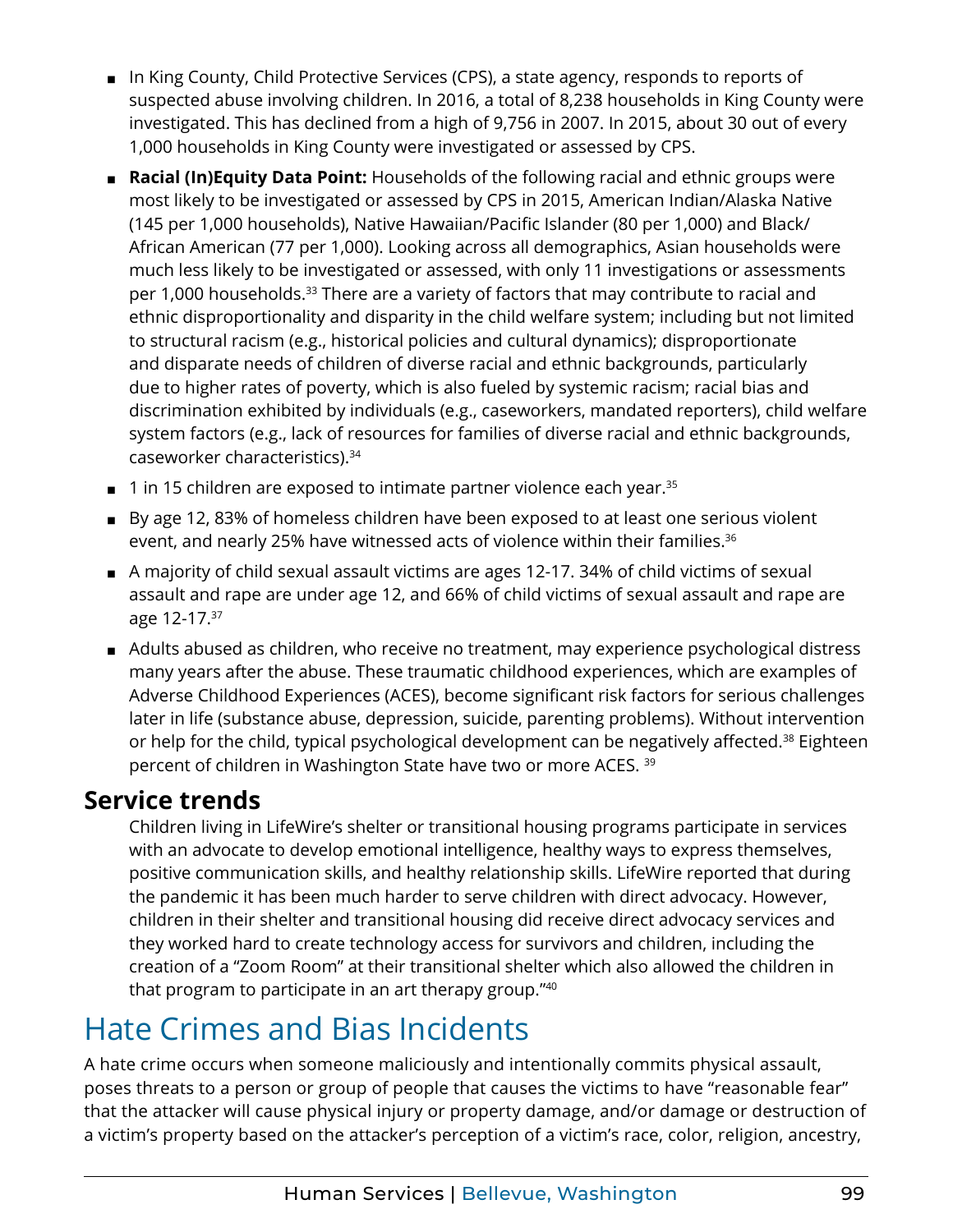<span id="page-8-0"></span>national origin, gender, sexual orientation, gender expression or identity, or mental, physical, or sensory disability.

Bias incidents are acts of prejudice that are not criminal in nature and do not involve violence, threats, or property damage. Threatening words do not constitute a hate crime offense if it is apparent to the victim that the person does not have the ability to carry out the threat. Just because these incidents cannot be criminally charged does not mean they are not important to report. These kinds of incidents have negative impacts on whole communities and deserve to be elevated and understood by the public. Some examples of bias incidents include yelling profanity and insults; distributing racist flyers in public places; and displaying hateful materials on private property.

#### **Community voice**

- **Racial (In)Equity Data Point:** Thirty-five percent of community phone/online survey respondents rated racial or ethnic discrimination as a major or moderate community issue, a 10% increase from 2019 and 22% increase from 2009.
- **Racial (In)Equity Data Point:** Twenty percent of the consumer survey respondents reported that someone in their household is experiencing racial or ethnic discrimination most of the time or sometimes. 31% of respondents reported that someone in their household is experiencing discrimination other than racial or ethnic discrimination.
- **Racial (In)Equity Data Point:** Seven percent of community phone/online survey respondents rated experiencing racial or ethnic discrimination as a major or moderate household issue, a 2% decrease from 2019 and the same as 2009.
- Nine percent of the community phone/online survey respondents rated experiencing any other type of discrimination as a major or moderate household issue. This question was asked for the first time, so data from past years is not available for comparison.
- **Racial (In)Equity Data Point:** Both racial or ethnic discrimination and other types of discrimination is a community issue discussed in the majority of community conversations; it was also brought up by several providers in the provider's survey. During a community conversation with Bellevue Mini City Hall staff, it was reported that racism has increased since the beginning of the pandemic, especially for the Asian community. "We've seen it beginning with people throwing stuff at them and escalated to violence. People are hesitating to report these incidents. Many older adults have reported fear to go into the community because they don't feel safe."

- **Racial (In)Equity Data Point:** In 2020, 468 hate crime incidents were reported in Washington State.<sup>41</sup>
- **Racial (In)Equity Data Point:** Between January and June of 2021, the Bellevue Police Department received reports for 10 hate crimes and 12 bias incidents, for a total of 22 hate crimes and bias incidents reports. In 2020, there were a total of 23 reports: 18 hate crimes and 5 bias. Hate crimes and bias incidents often go unreported.<sup>42</sup>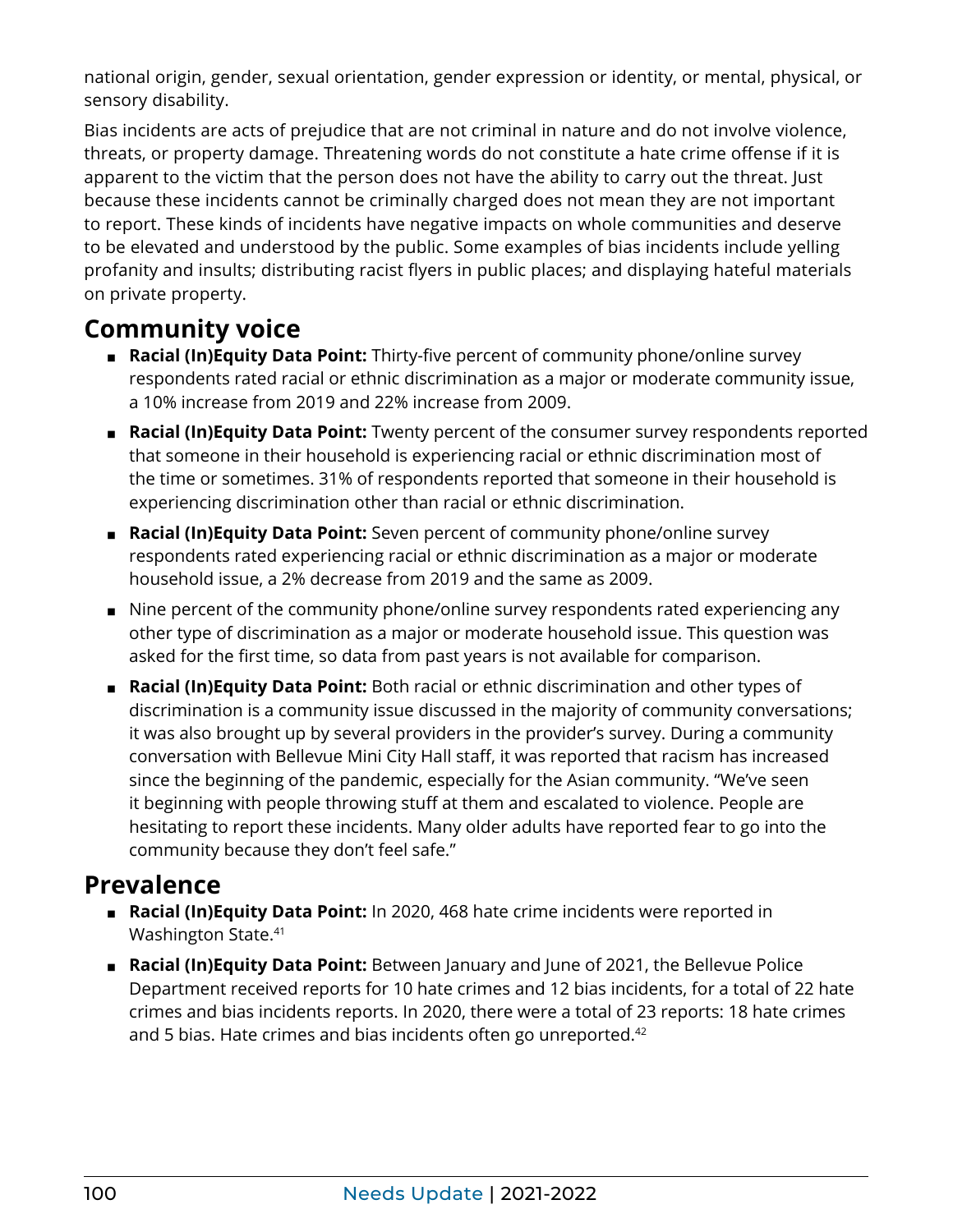<span id="page-9-0"></span>

#### **Hate Crimes Reported to Bellevue Police Department**

Figure 2 | Source: Bellevue Police Department<sup>43</sup>

- **Racial (In)Equity Data Point:** Figure 2 displays the total number of hate crimes in Bellevue since 2016, breaking down both whom the crime was committed against and the total for each year.<sup>44</sup>
- **Racial (In)Equity Data Point:** King County Coalition Against Hate and Bias (KCCAHB) is a community-led initiative to address hate and bias incidents by strengthening and networking communities who experience racist and bigoted treatment and all forms of oppression. The coalition was formed because traditional law enforcement remedies disproportionately affect communities of color; hate and bias crimes and incidents go largely under-reported; the data collected is limited in its utility; and visibility and community empowerment have deterrent effects on hate and bias crimes. The [Coalition Partners](https://kingcounty.gov/elected/executive/equity-social-justice/Coalition-Against-Hate-And-Bias/Coalition-Partners.aspx) are also the administrators of the [Hate and Bias Incident Response Survey](https://kingcounty.gov/elected/executive/equity-social-justice/Coalition-Against-Hate-And-Bias/Coalition-Survey.aspx) which collects data from communities affected by hate and bias. Eight agencies are participating in KCCAHB with 7 collecting response surveys. These include three agencies with an Eastside presence: Chinese Information and Services Center (CISC), Eastside for All, and Muslim Community & Neighborhood Association (MCNA).[45](#page-13-0)
- **Racial (In)Equity Data Point:** Eastside agencies participating in KCCAHB (CISC, Eastside for All, and MCNA) and partnering Eastside Agencies (Eastside Embrace, Indian American Community Services, Immigrant Women's Community Center, and 4 Tomorrow) are focusing on collecting data and addressing hate and bias incidents in EKC. Between April 2020 and May 2021, KCCAHB received 87 hate and bias incidents in East King County. This includes 53 reports to Eastside providers, 17 reports to CISC, and 8 reported to United Indians of All Tribes.<sup>[46](#page-13-0)</sup>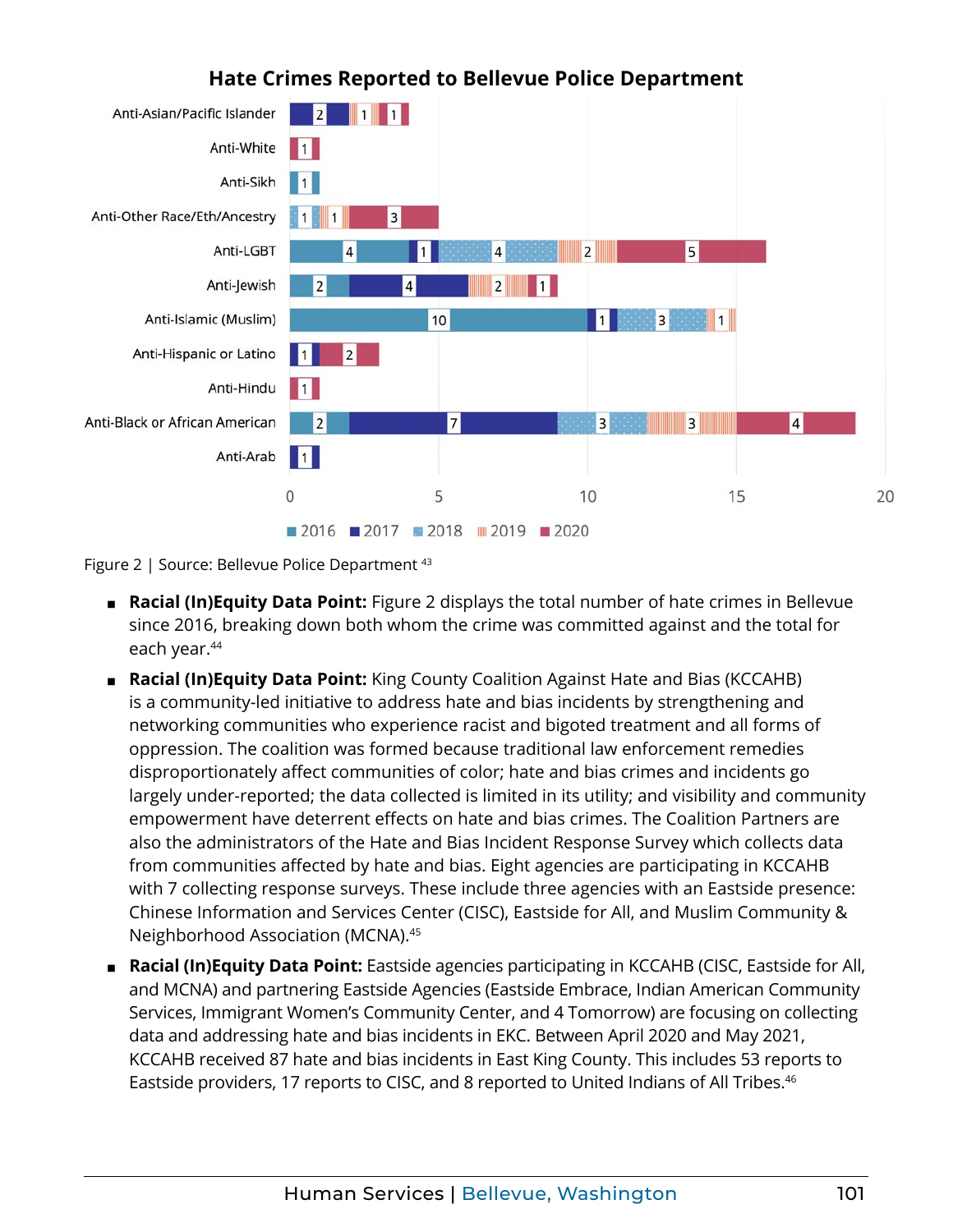- <span id="page-10-0"></span>■ **Racial (In)Equity Data Point:** CISC has an in-house Anti-Bias/Anti-Hate Program that was started in response to rising anti-Asian sentiment during COVID-19. They provide outreach, support, referrals to resources and education. Since July 2020, CISC has collected over 200 reports in King County in six languages: Cantonese, Mandarin, Vietnamese, Russian, Spanish, and English.[47](#page-13-0)
- **Racial (In)Equity Data Point:** Eastside KCCAHB members (besides CISC) and partnering Eastside agencies reported that the majority of the hate crimes and bias incidents reported to them occurred in the following places: private business or workplace (32%), school K-12 (15%), street or sidewalk (15%), and hospitality (restaurant, hotel, retail, etc.) (13%).<sup>48</sup> CISC reports the majority of the hate crimes and bias incidents reported to them occurred in the following places: street or sidewalk (25%), other - airport, preschool, library, while driving/on road, etc. (14%), public transportation (11%), and hospitality (9%).<sup>[49](#page-13-0)</sup>
- ◼ **Racial (In)Equity Data Point:** In 2021, there have been two very public instances in Eastside King County where hackers posted racial slurs and white nationalist messages. The first occurred in June 2021 on Lake Washington School District's website. Then the second event happen in September 2021 at the Welcome Week event "Equitable Economic Development: Embracing Opportunities for Our Region" held over Zoom

"This happened in a city in East King County: "My sister-in-law had a horrifying experience at a gas station. When she tried to prepay with cash, the cashier refused to take her money. She asked why and he yelled, 'I don't need your money or business!' He continued yelling, 'Get out of here now!' She felt shaken and left without gas. She felt that her hijab and the color of her skin are what motivated this man to threaten her."

~ Shared by Eastside for All

that was cosponsored by East King County Cities, including Bellevue, and OneEastside. Eastside for All Founder, Debbie Lacy wrote "We need the racist terrorism and violence to stop. Eastside For All is committed to supporting community members experiencing hate and bias through awareness-building and advocacy efforts."<sup>[50](#page-13-0)</sup>

■ **Racial (In)Equity Data Point:** In the National Coalition of Anti-Violence Programs (NCAVP) 2016 report on hate violence there were 28 reported LGBTQ and HIV-affected hate violence homicides. 79% were people of color: 18 people who were Black and 4 who were Latinx. Nineteen of the homicides (68%) were transgender and gender non-conforming people. Of the total number of homicides, 17 (61%) were transgender women of color. Seventeen (61%) of the victims were below the age of 35[.51](#page-13-0)

*For more information about refugee and immigrants and fear and discrimination, please see the section Refugee and Immigrants.*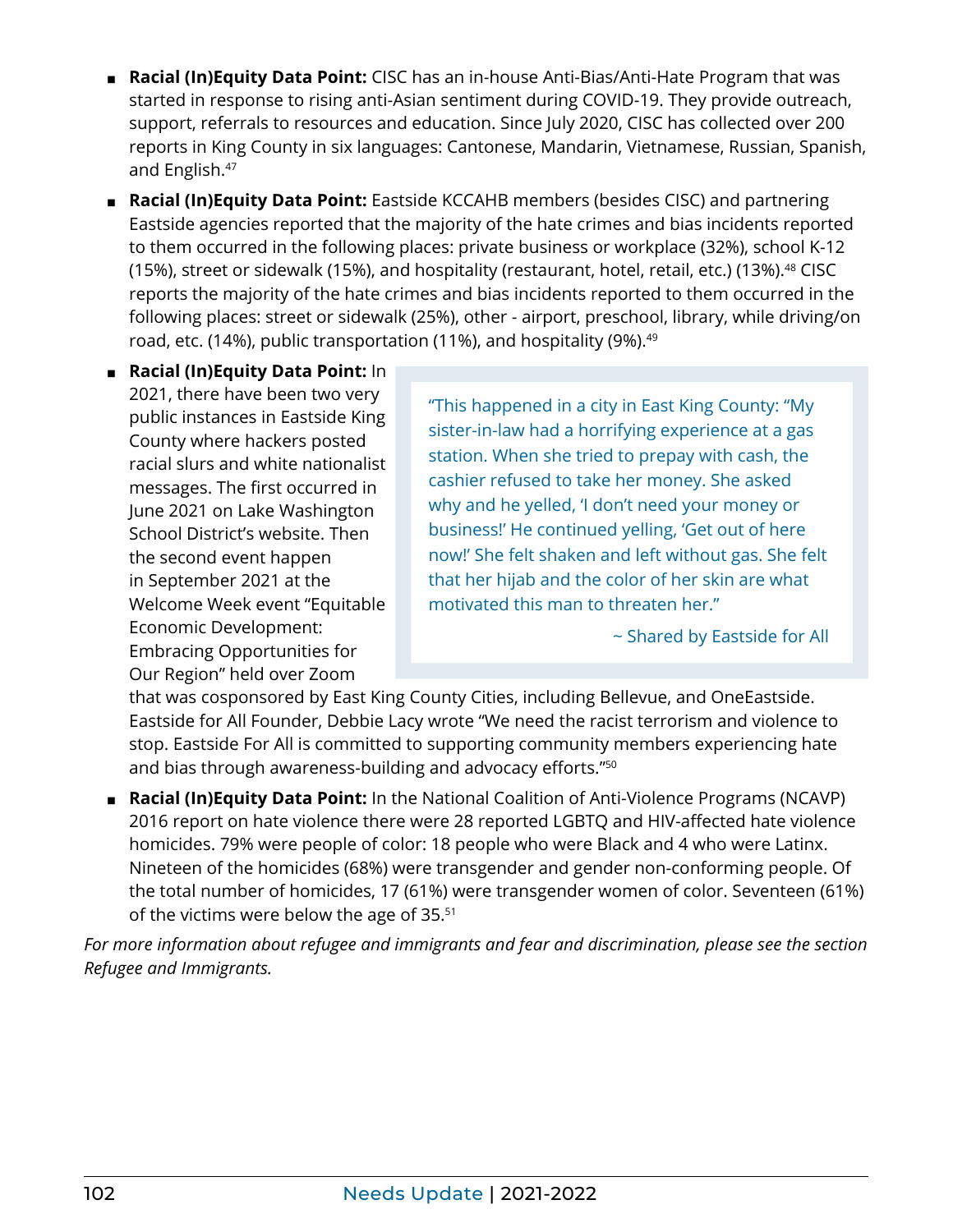## <span id="page-11-0"></span>Human Trafficking

Human Trafficking is defined as the inducement of a person to perform a commercial sex act, labor, or services, through force, fraud, or coercion. Human trafficking can also occur if a person under 18 years old of age has been induced or enticed, regardless of force, fraud, or coercion, to perform a commercial sex act. [52](#page-13-0)

- Human Trafficking is a modern-day form of slavery. Victims are coerced to prostitute and often subjected to physical and psychological dangers, such as severe beatings, rape, drug addiction and other forms of violence.<sup>53</sup> In Washington State, 272 cases of human trafficking were reported in 2019, an increase from 229 cases in 2018 and twice as many reported cases as in 2015 (135 cases). Since 2007, there have been 1,449 cases reported in the state.<sup>[54](#page-14-0)</sup>
- The typical age of entry into prostitution is between 13 and 15 years old. Most of these youth are American. Most of them are trafficked in hotels.[55](#page-14-0) **Racial (In)Equity Data Point:** In King County, 52% of all child sex trafficking victims are Black and 84% of youth victims are female, though Black girls only comprise 1.1% of the general population.<sup>56</sup>
- [Forty-six percent](https://web.archive.org/web/20200308061602/http:/williamsinstitute.law.ucla.edu/wp-content/uploads/Durso-Gates-LGBT-Homeless-Youth-Survey-July-2012.pdf) of homeless LGBTQ youth report running away from home due to family rejection of their sexual orientation and 17 percent ended up on the streets after they aged out of the foster care system. 1 in 3 homeless youth will be recruited by a trafficker into commercial sexual exploitation. There is a disproportionate number of lesbian, gay, bisexual, transgender and queer ([LGBT](https://web.archive.org/web/20151022171248/http:/www.depts.ttu.edu:80/scc/Virtual_Library/lgbtq.php)Q) youth in the commercially sexually exploited population. LGBTQ youth's entry into commercial sexual exploitation often begins with [survival sex](http://en.wikipedia.org/wiki/Survival_sex)  or the exchange of sexual favors for basic needs like food, shelter, or clothing. Homeless LGBTQ were [three times as likely](https://web.archive.org/web/20130408224958/http:/www.thetaskforce.org/downloads/HomelessYouth.pdf) to engage in survival sex than their heterosexual peers. Homeless LGBTQ youth are roughly [7.4 times more likely](http://www.nationalhomeless.org/factsheets/lgbtq.html) to experience acts of sexual violence than heterosexual homeless youth.[57](#page-14-0)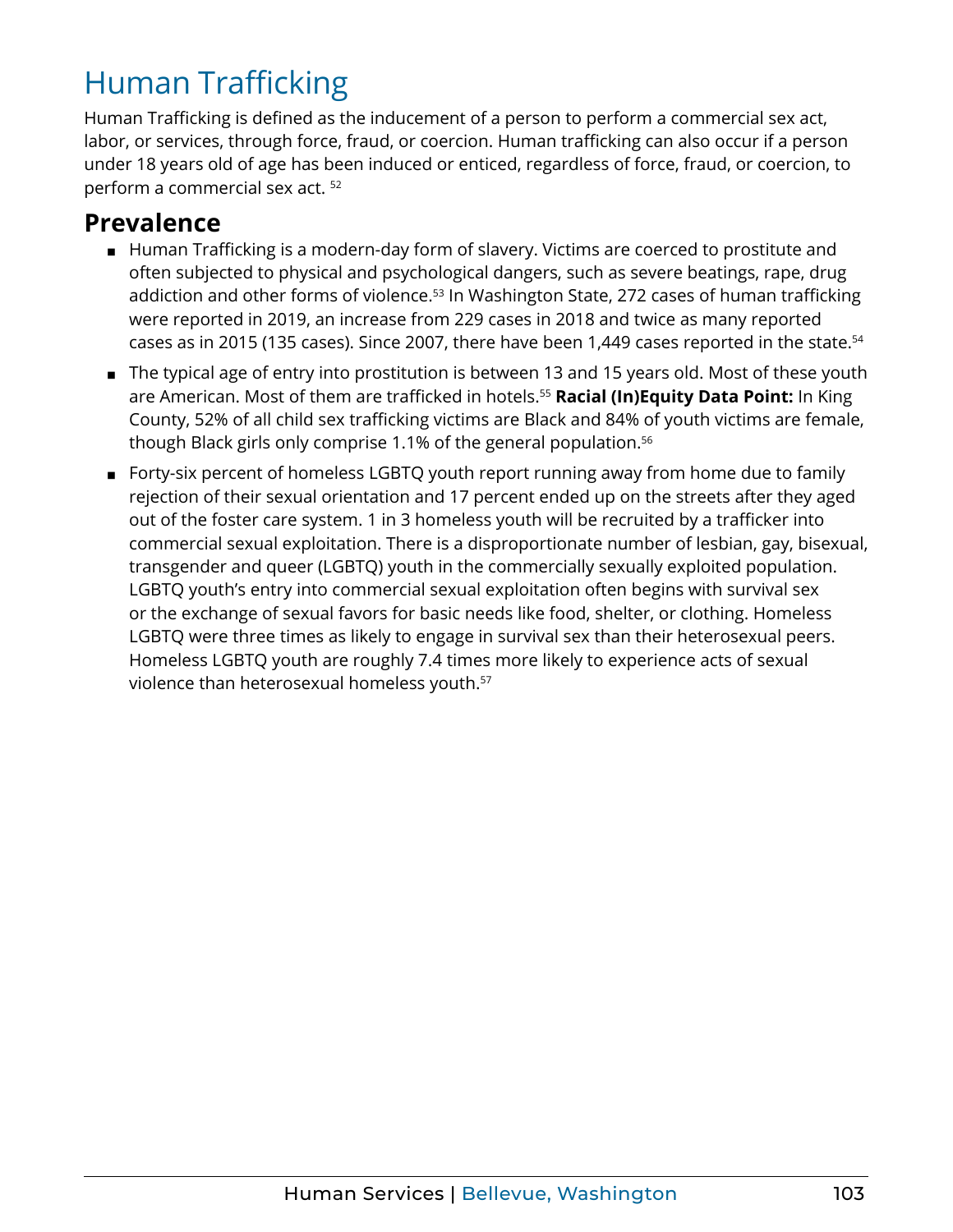#### <span id="page-12-0"></span>**Endnotes**

- Early Childhood Exposure To Domestic Violence: You Can Help. (2016). Retrieved September 9, 2021 from **[domestic-violence-toolkit.pdf \(earlyyearsbc.ca\)](https://earlyyearsbc.ca/wp-content/uploads/2017/10/domestic-violence-toolkit.pdf)**
- Comengage.us. (2021) 2021 City of Bellevue Human Needs Assessment Final Report.
- King County. (2020). Domestic Violence Patterns in King County, WA: March September 2020. Retrieved August 23, 2021 from **[Domestic Violence Patterns in King County, WA: March-September](https://kingcounty.gov/depts/health/covid-19/data/~/media/depts/health/communicable-diseases/documents/C19/domestic-violence-patterns-in-king-county.ashx) 2020 (kingcounty.gov/depts/health/covid-19/data/~/media/depts/health/communicable-diseases/ documents/C19/domestic-violence-patterns-in-king-county.ashx)**
- King County. (2020). Domestic Violence Patterns in King County, WA: March September 2020.
- Washington Association of Sheriffs and Police Chiefs. (2020). Crime in Washington 2020 annual report. Retrieved August 23, 2021 from **Crime [In Washington 2020-small.pdf \(waspc.org\)](https://www.waspc.org/assets/CJIS/Crime In Washington 2020-small.pdf)**
- L. Boerner (City of Bellevue), personal communication, September 8, 2021
- R. Krinsky (LifeWire), Personal Communication, September 20, 2021
- National Network to End Domestic Violence. (2021). 15<sup>th</sup> Annual Domestic Violence Counts: Washington Summary. Retrieved September 21, 2021, from **[15th-Annual-DV-Counts-Report-](https://nnedv.org/wp-content/uploads/2021/05/15th-Annual-DV-Counts-Report-Washington-Summary.pdf)[Washington-Summary.pdf \(nnedv.org\)](https://nnedv.org/wp-content/uploads/2021/05/15th-Annual-DV-Counts-Report-Washington-Summary.pdf)**
- National Coalition Against Domestic Violence. (2018). Domestic Violence and the LGBTQ Community. Retrieved September 21, 2021 from **Domestic Violence and [the LGBTQ Community \(ncadv.org\)](https://ncadv.org/blog/posts/domestic-violence-and-the-lgbtq-community)**
- DomesticShelters.com (2017) Domestic Violence in Transgender Communities. Retrieved September 30, 2021 from **Domestic [Violence in the Transgender Community \(domesticshelters.org\)](https://www.domesticshelters.org/articles/race-gender-religion-immigration/domestic-violence-in-the-transgender-community)**
- LifeWire. (2020). Numbers. Retrieved September 21, 2021 from **[Numbers LifeWire](https://www.lifewire.org/get-informed/the-numbers/) (lifewire.org/getinformed/the-numbers/)**
- VN Research. (2020). Count us In: Seattle/King County point-in-time count of persons experiencing homelessness. Retrieved August 31, 2021 from **[Count-Us-In-2020-Final\\_7.29.2020.pdf \(kcrha.](https://kcrha.org/wp-content/uploads/2020/07/Count-Us-In-2020-Final_7.29.2020.pdf)org)**
- K. Webster (Bellevue Police Department), personal communication, September 9, 2021
- K. Webster (Bellevue Police Department), personal communication, September 9, 2021.
- R. Krinsky (LifeWire), Personal Communication, September 20, 2021
- R. Krinsky (LifeWire), Personal Communication, September 20, 2021
- LifeWire. (2021) 2021 Impact Report. Retrieved August 24, 2021
- LifeWire. (2021) 2021 Impact Report. Retrieved August 24, 2021
- American Psychological Association. (2018). Sexual Abuse. Retrieved September 6, 2021 from: **[apa.org/topics/sexual-abuse/index](https://www.apa.org/topics/sexual-abuse/index)**
- Washington Association of Sheriffs and Police Chiefs. (2020).
- Washington Association of Sheriffs and Police Chiefs. (2020).
- L. Boerner (City of Bellevue), personal communication, September 22, 2021
- Rape, Abuse, and Incest National Network. (2021). Statistics. Retrieved September 21, 2021 from **[Victims of Sexual Violence: Statistics | RAINN](https://www.rainn.org/statistics/victims-sexual-violence) (rainn.org/statistics/victims-sexual-violence)**
- Rape, Abuse, and Incest National Network. (2021). Statistics.
- Responding to Transgender Victims of Sexual Assault. Office of Victims of Crime. Retrieved September 21, **Sexual Assault: The Numbers | Responding to Transgender Victims of Sexual Assault (ojp.gov)**
- Cantor, D., Fisher, B., Chibnall, S., Townsend, R. et. al. Association of American Universities (AAU), Report on the AAU Campus Climate Survey on Sexual Assault and Sexual Misconduct (September 21, 2015).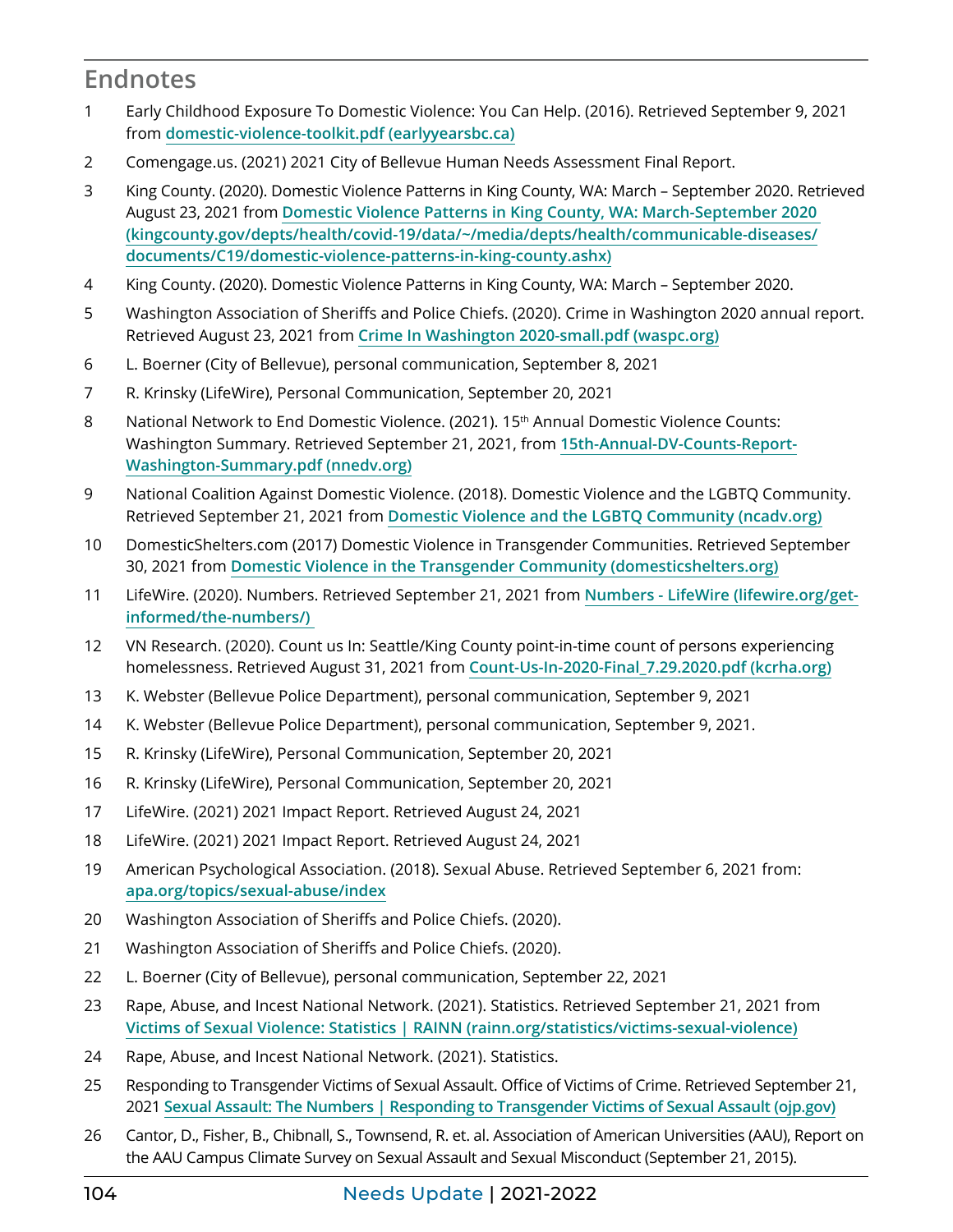- <span id="page-13-0"></span>City of Bellevue (2020).
- King County Sexual Assault Resource Center. (2020) Fact Sheet 2020.
- UW Medicine. (n.d.). Harborview Center for Sexual Assault and Traumatic Stress. Retrieved September 6, 2021 from **https://depts.washington[.edu/hcsats/PDF/progbrochures/HCSATS-General-Brochure.pdf](https://depts.washington.edu/hcsats/PDF/progbrochures/HCSATS-General-Brochure.pdf)**
- City of Bellevue. (2020). Human Services Division Database. [Data file]
- Child Welfare Information Gateway. (2019). Child Maltreatment 2019: Summary of Key Findings. Retrieve from **[Child Maltreatment 2019: Summary of Key Findings \(childwelfare.gov\)](https://www.childwelfare.gov/pubpdfs/canstats.pdf)**
- Stop it Now! (2021). What Happens After A Report is Filed. Retrieve September 20, 2021 from **[What](https://www.rainn.org/statistics/victims-sexual-violence)  [Might Happen after a Report is Filed? | Stop It Now](https://www.rainn.org/statistics/victims-sexual-violence) (rainn.org/statistics/victims-sexual-violence)**
- Communities Count. (2019). Child abuse and neglect. Retrieved September 7, 2021 from: **[communitiescount.org/child-abuse-and-neglect](https://www.communitiescount.org/child-abuse-and-neglect)**
- Children's Bureau/ACYF/ACF/HHS. (April 2021). Child Welfare Practice to Address Racial Disproportionality and Disparity. Retrieve October 8, 2021 from **[Child Welfare Practice to Address](https://www.rainn.org/statistics/victims-sexual-violence)  [Racial Disproportionality and Disparity](https://www.rainn.org/statistics/victims-sexual-violence) (rainn.org/statistics/victims-sexual-violence)**
- LifeWire. (2020). Numbers.
- LifeWire. (2020). Numbers.
- Rape, Abuse, and Incest National Network. (2021).
- Rape, Abuse, and Incest National Network. (2021). Statistics.
- Washington State Department of Health. (2018). Essentials for Childhood. Retrieved September 7, 2021 from: **doh.wa.gov/Portals[/1/Documents/Pubs/970-213-EFCfactsheet.pdf](https://www.doh.wa.gov/Portals/1/Documents/Pubs/970-213-EFCfactsheet.pdf)**
- R.l Krinsky (LifeWire), Personal Communication, September 21, 2021
- Washington Association of Sheriffs and Police Chiefs. (2020)
- L. Boerner (City of Bellevue), personal communication, September 22, 2021
- L. Boerner (City of Bellevue), personal communication, September 22, 2021
- L. Boerner (City of Bellevue), personal communication, September 22, 2021
- Coalition Against Hate and Bias King County. (2020). Retrieved September 7, 2021 from **[Coalition](https://kingcounty.gov/elected/executive/equity-social-justice/Coalition-Against-Hate-And-Bias.aspx)  [Against Hate and Bias - King County](https://kingcounty.gov/elected/executive/equity-social-justice/Coalition-Against-Hate-And-Bias.aspx) (https://kingcounty.gov/elected/executive/equity-socialjustice/Coalition-Against-Hate-And-Bias.aspx)**
- Debbie Lacy (Eastside for All) Key Informant Interview, 2021 **[https://eastsideforall.org/anti-hate/](https://gcc02.safelinks.protection.outlook.com/?url=https%3A%2F%2Feastsideforall.org%2Fanti-hate%2F&data=04%7C01%7CCStangland%40bellevuewa.gov%7C8513e160f15a43d0e89f08d97e3177ba%7C222d2edd825545bd859752141b82f713%7C0%7C0%7C637679573214101301%7CUnknown%7CTWFpbGZsb3d8eyJWIjoiMC4wLjAwMDAiLCJQIjoiV2luMzIiLCJBTiI6Ik1haWwiLCJXVCI6Mn0%3D%7C1000&sdata=dAa%2FYdQM0jvoj43%2FbtXzm0kWIPZr9QpMr4%2Fb7TxOhyw%3D&reserved=0)**
- Em Rose and Olga Nikitina (Chinese Information and Services Center) Key Informant Interview, 2021 **[Report an incident of Hate or Bias – CISC \(cisc](https://cisc-seattle.org/report-an-incident-of-hate-or-bias/)-seattle.org)**
- Debbie Lacy (Eastside for All) Key Informant Interview, 2021 **https://eastsideforall.org/anti-hate/**
- Em Rose and Olga Nikitina (Chinese Information and Services Center) Key Informant Interview, 2021 **[Report an incident of Hate or Bias](https://cisc-seattle.org/report-an-incident-of-hate-or-bias/) – CISC (cisc-seattle.org)**
- Eastside for All (2021) Racist Zoom Bombing. Retrieved September 23, 2021 from **[Racist Zoom](https://eastsideforall.org/racist-zoom-bombing/)  [Bombing – Eastside for All](https://eastsideforall.org/racist-zoom-bombing/) (https://eastsideforall.org/racist-zoom-bombing/)**
- National Coalition of Anti-Violence Programs. (2016). Lesbian, Gay, Bisexual, Transgender, Queer, and HIV-Affected Hate Violence in 2016. Retrieved September 9, 2021 from **[Lesbian, Gay, Bisexual,](http://avp.org/wp-content/uploads/2017/06/NCAVP_2016HateViolence_REPORT.pdf)  [Transgender, Queer, and HIV-Affected Hate Violence in 2016 \(avp.org\)](http://avp.org/wp-content/uploads/2017/06/NCAVP_2016HateViolence_REPORT.pdf)**
- Washington Association of Sheriffs and Police Chiefs. (2018).
- Federal Bureau of Investigation. (2012). Crime Statistics. Retrieved from: **[http://www.fbi.gov/stats-services/crimestats](https://www.fbi.gov/services/cjis/ucr/)**